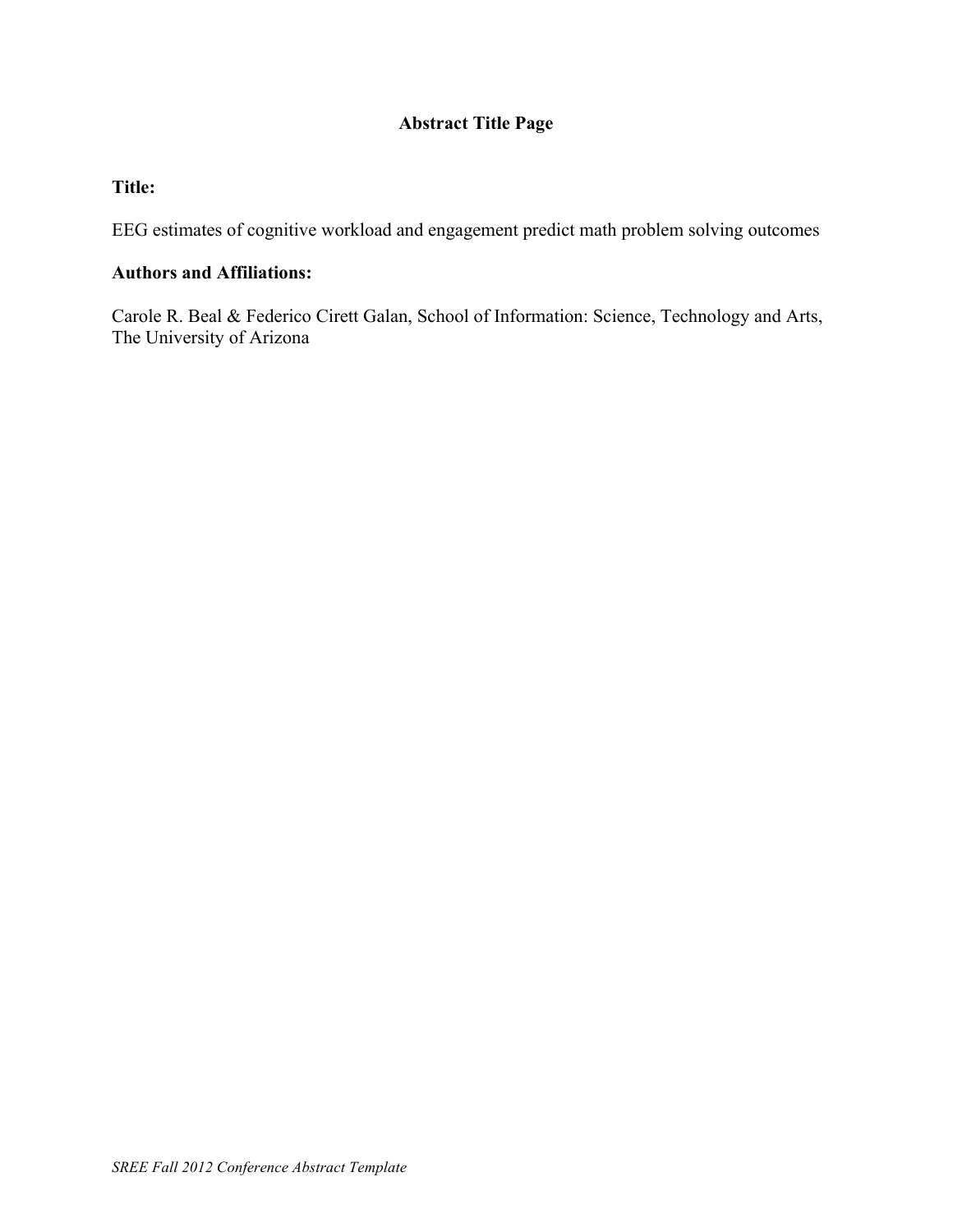#### **Abstract Body**

#### **Background / Context:**

The growth of technology-based instruction over the last two decades has led to an increased interest in estimating the extent to which students are trying to learn while at the computer. In the traditional classroom, the instructor has many sources of information about students' attention and apparent effort, but when the student is working with a keyboard and monitor and may even be at another location, it can be difficult to judge if he or she is concentrating, distracted or simply "fooling around." Recent research has focused on using behavioral data such as latencies and specific patterns of keystrokes to estimate students' engagement (Baker, Walonoski, Heffernan, Roll, Corbett & Koedinger, 2008; Beal, Mitra & Cohen, 2007; Johns & Woolf, 2006). In addition, some studies have involved the use of physical sensors such as eye tracking, skin conductance and even fMRI to track students' behavior while at the computer (Arroyo, Cooper, Burleson, Woolf, Muldner & Christopherson, 2009; Fincham & Anderson, 2010; Kappor, Burleson & Picard, 2007). Although results have been intriguing, one limitation of this line of research has been the primary focus on student motivation rather than the cognitive processes associated with learning and performance.

An alternative that is attracting attention is the use of electroencephalography (EEG), referring to patterns of electrical activity from the brain that can be detected on the scalp. Technology for capturing EEG signals has progressed considerably, to the point where the user can wear a lightweight recording unit that transmits data wirelessly for analysis. Such units have been used in a variety of tasks that require sustained attention and cognitive effort, including long-haul truck driving, missile tracking and submarine systems control, with impressive results (Berka, Levendowski et al., 2007). Education researchers have now begun to use this type of device to track students' cognitive activity during problem solving. Stevens, Galloway, Berka, Johnson and Sprang (2008) compared novices and experts as they solved a series of chemistry problems, and reported that the two groups showed distinct patterns of visual attention that correlated with problem solving time and accuracy. Mostow, Chang and Nelson (2011) used a single-channel EEG recorder with both adults and children as they read difficult and easy text passages. The EEG data were used to train a machine classifier, and results were significantly better than chance at discriminating the reading of adults and children, as well as predicting the difficulty of the text. Chaouachi, Jraidi and Frasson (2011) recorded EEG activity with a six-channel unit as users solved cognitive tasks varying in difficulty, and verified that their estimates of the users' mental workload were correlated with the difficulty of the tasks. Thus, initial results appear to suggest that EEG might be a valuable technology for directly assessing a student's level of cognitive effort.

#### **Purpose / Objective / Research Question / Focus of Study:**

In the present study, we focused on the use of EEG data about cognitive workload and sustained attention to predict math problem solving outcomes. EEG data were recorded as students solved a series of easy and difficult math problems. Sequences of attention and cognitive workload estimates derived from the EEG signals were used to train a Support Vector Machine ([SVM], a machine learning classifier) to predict the outcome of the problem: correct or incorrect answer. We were also interested in learning if the EEG estimates would be different for easy and hard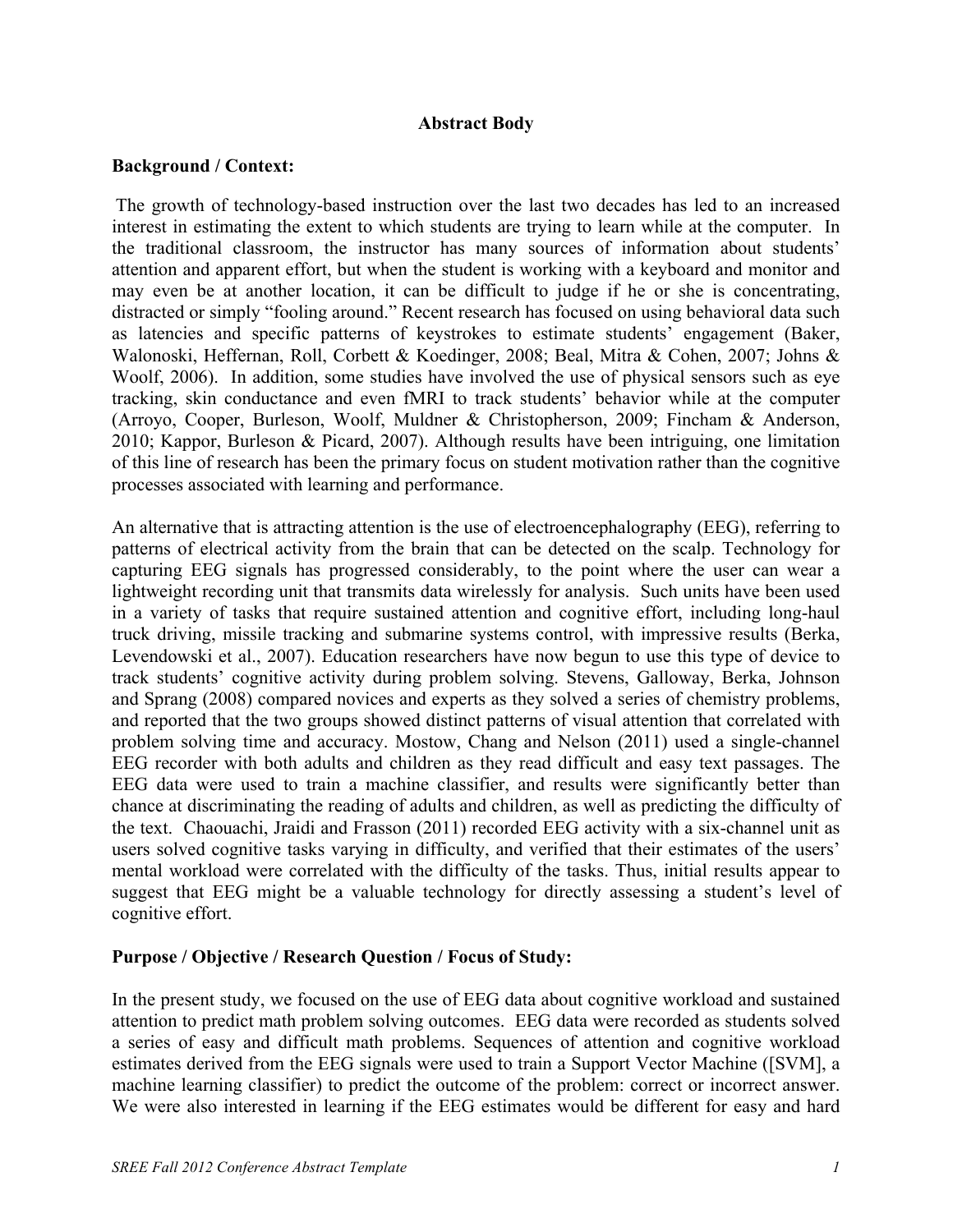problems, as suggested by the results of Chaouachi et al. (2011), and if the estimates would be related to the students' self-report of how difficult the problem was.

# **Setting:**

Data for this study were collected in a laboratory setting.

# **Population / Participants / Subjects:**

There were 16 participants in the study (8 males, 8 females). Participants were college students who were at least 18 years old and gave active written consent for participation. They received either a small stipend or course credit for participation.

## **Intervention / Program / Practice:**

Each person participated in a 90 minute session, which included informed consent procedures, fitting the EEG headset, completing a 30 minute baseline calibration task, and solving math problems presented at the computer while wearing the EEG headset.

## **Research Design:**

Participants solved eight multiple-choice math problems presented at the computer while wearing the EEG headset. Math problems were taken from a set of released SAT items; there were four easy problems and four hard problems, with difficulty level determined by information from the College Board. Each problem had four answer options. The items were presented to students within an online tutoring system that recorded the time on the problem (initial presentation on the screen to first answer selection) as well as the outcome (correct, incorrect answer chosen). Problems were presented in one of two sequences (easy, easy, hard, hard, easy, easy, hard, hard or hard, hard, easy, easy, hard, hard, easy, easy) across subjects. Participants were provided with an eight-page paper booklet to use as they solved the math problems. Each page included an area for working out the problem on paper (if needed). After completing each problem, participants were also asked to rate how difficult the problem had been, how confident they felt about their performance, and their level of frustration. Ratings were made on a fivepoint Likert-type scale.

#### **Data Collection and Analysis:**

*Collection*. The electroencephalogram (EEG) data were recorded from nine sensors integrated into a mesh cap covering the upper half of the head, along with two reference signals attached to the mastoid bones (behind the ears) and two sensors attached to the right clavicle and to the lowest left rib to record the heart rate (although the heart rate data were not used in the study). The location of each sensor was determined by the International 10-20 System [10] to ensure standardized reproduction of tests. This cap was equipped with a small wireless transmission unit. A small USB dongle received the wireless transmissions to a PC computer with Windows (XP/Vista/7) 32 bit operating system.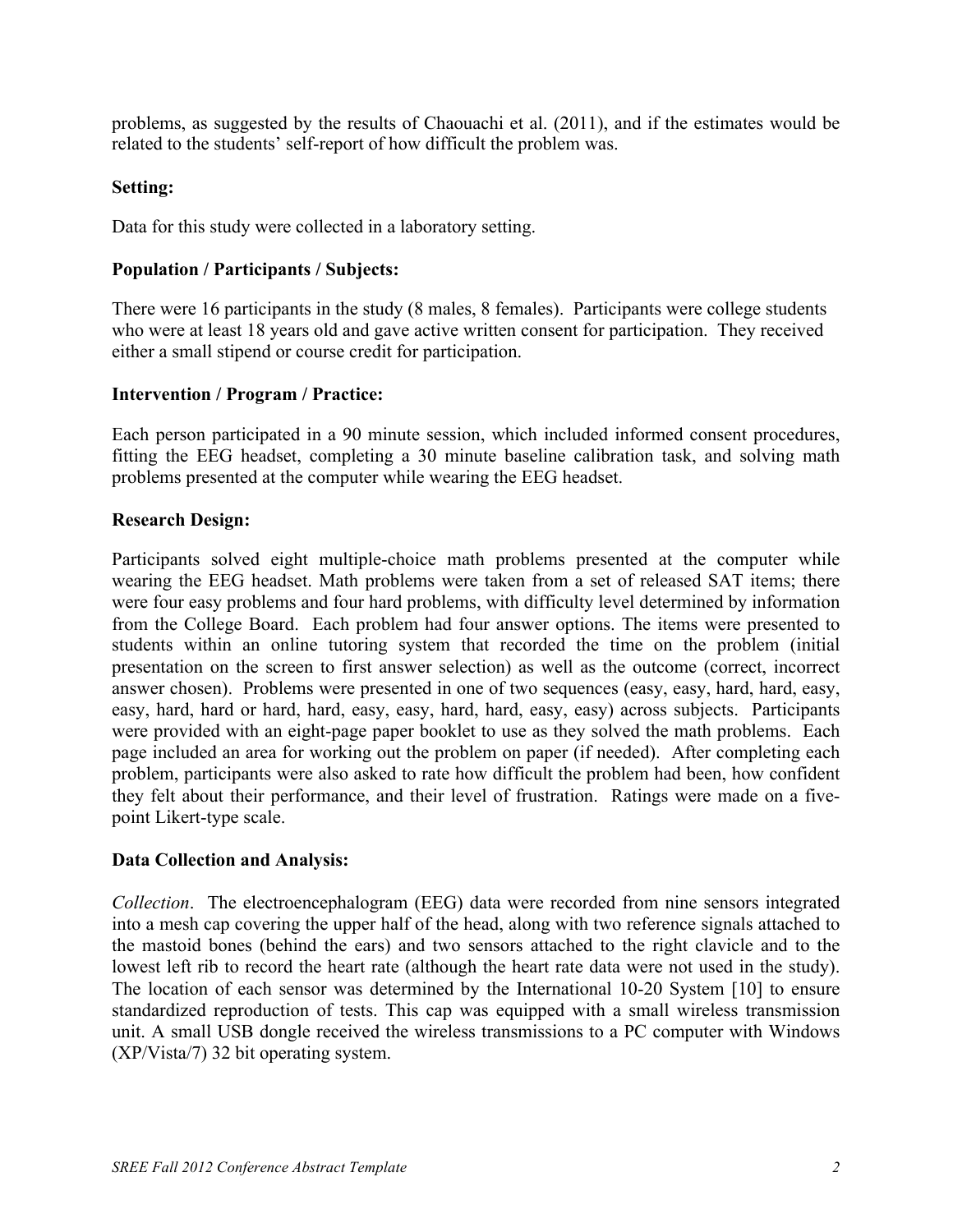*Processing*. Each second, 256 EEG signals were transmitted from the unit and converted to Theta, Alpha, Beta and Sigma wave signals (ranging from 3 Hz to 40 Hz). These signals were processed by Advanced Brain Monitoring (2011) proprietary software to produce classifications of mental states, meaning the probability that the participant was in a particular state in epochs of one second. States included Engagement, Distraction, Drowsiness and Cognitive Workload. Engagement includes estimates of cognitive activities such as information gathering, visual scanning and sustained attention, and Workload is a measure of effortful cognitive activity (Berka et al., 2007). We focused on Engagement and Workload because levels of Drowsiness were very low in the study, and Distraction is essentially the inverse of Engagement.

*SVM training*. The Engagement signals (one per second) were processed by converting each raw signal into one of three equal-sized bins, with limits set at 0.333 and 0.666 of the Cumulative Distribution Function. The count of signals below 0.333 were considered as the Low State, values between 0.333 and 0.666 as the Medium state, and those between 0.666 and 1.0 as the High state. Then the Engagement signal sequence was scanned and tagged to produce a transition probability table (TPT). The TPT consisted of nine cells representing the transition probabilities between the three states. The TPT was then tagged with the problem outcome (+1 for a correct answer and -1 for an incorrect one). A file was constructed with 16 records (one for each participant) including the outcome tag and nine features to serve as input to a Support Vector Machine (SVM). Because the sample size was small (each problem had only 16 records) libsvm (Fan, Chen & Lin, 2005) was used with leave-one-out cross-validation enabled. A similar method was used to process the Workload signals.

# **Findings / Results:**

*Problem solving results*. Of the 16 participants, 15 completed all eight problems and one completed seven of the eight items. The outcome data set thus consisted of 127 completed math problems, with 49 answered incorrectly (38.6%).

*Predictions from EEG*. Prediction accuracies from the SVM classifier are shown in Table 1. As may be seen in Table 1, the SVM predictions were consistently higher than chance (25%, or one answer out of four possible) and also higher than the base rate of performance for each problem. That is, using the EEG data to predict whether the student would solve the problem correctly is more accurate than simply knowing that, for example, there is a 56% chance on average of a correct solution to the Towns problem, based on the actual performance of the problem solvers.

(please insert Table 1 about here)

As shown in Table 1, there were some differences for the easy versus the hard problems: On average, the SVM classifier performed better on the easy problems, with the Engagement and Workload signals being equally good predictors (83% both). Combining the Engagement & Workload signals (six features in total) as input for the SVM actually reduced the classification accuracy slightly (80%). On hard problems, the Engagement signal was a better predictor than the Workload signal (78% vs. 67%). Using the maximum value between the result of the SVM classification of the Engagement and Workload signals incremented the cross validation accuracy for the easy problems up to 87% and for the hard problems to 78%.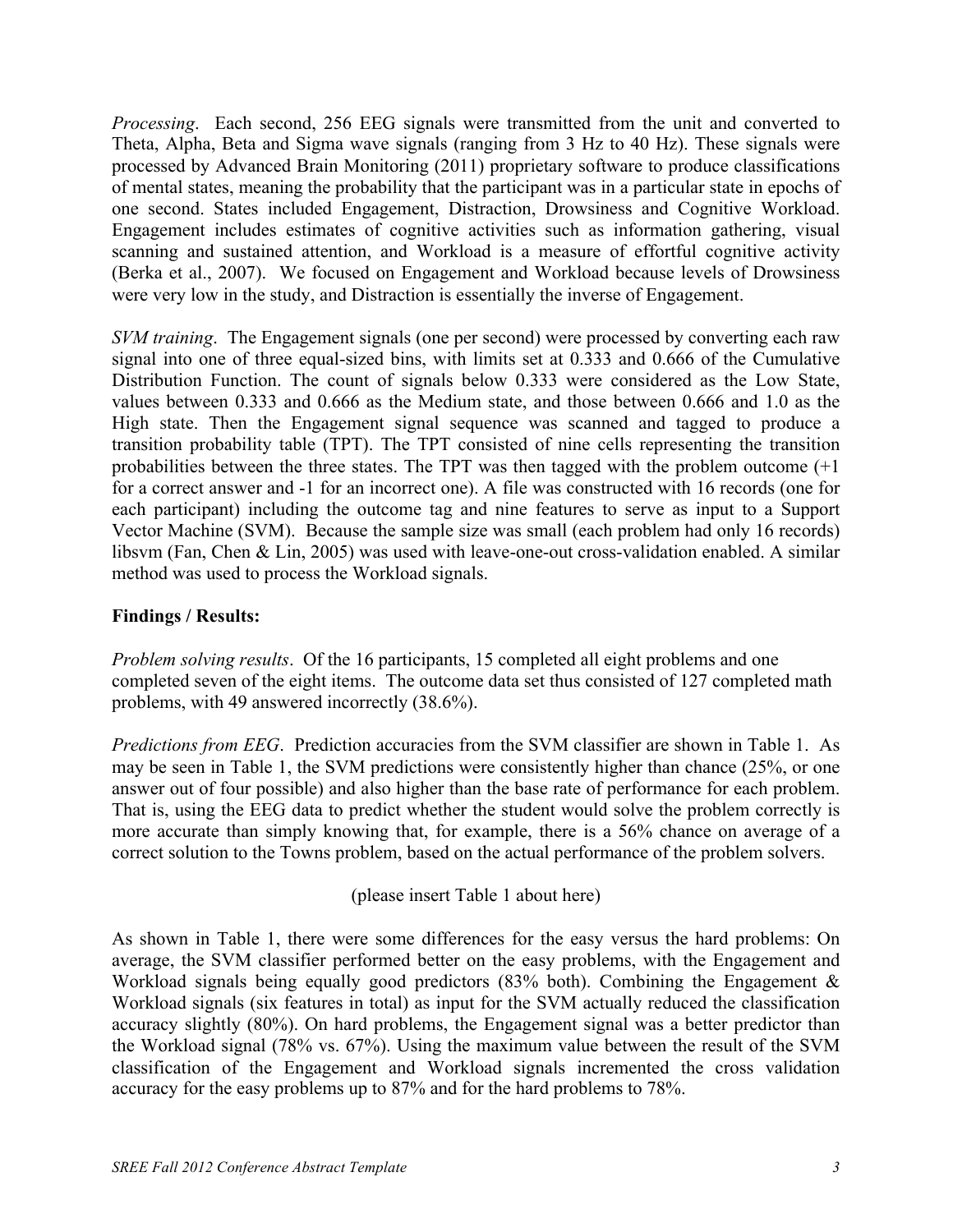*Relation with self-report*. We were interested in whether students' self-reported experiences while problem solving might be related to their cognitive workload as indicated by the EEG estimates. We started by attempting to verify that the hard problems actually seemed more challenging. Participants took more time to answer the hard problems than the easy ones. A matched-pairs t-test indicated that this difference was significant,  $(t(15) = 3.746, p < .01)$ . Subjects rated themselves as more frustrated on hard problems than on easy problems,  $t(14) =$ 2.84, p < .05, and rated hard problems as more difficult than easy problems,  $t(12) = 6.273$ , p< .01. Also, as shown in Table 1, students' problem solving performance was worse for the hard problems on average relative to the easy problems.

In an exploratory analysis, we considered the extent to which the reports of problem difficulty, frustration and confidence were correlated. Results are shown in Table 2. The strong intercorrelations suggested a principal components analysis, which indicated that there was one underlying factor that accounted for 72% of the variance in the self-report responses. Therefore, we extracted the estimate for this latent factor for each participant, and then used the mean workload scores to predict these estimates. Results indicated that for individuals with higher average workload scores, the self-reported experience was one of reduced confidence, greater frustration and the perception that the problems were more challenging.

(please insert Table 2 about here)

## **Conclusions:**

These preliminary results suggest that using the estimates of Engagement and Workload from EEG data can predict problem solving outcomes better than the base rate of performance on the problems. In general, predictions that utilized both signal sources tended to be better, although this was not consistently observed. Predictions were somewhat better for easy problems, perhaps because students solved those items more quickly; prediction accuracy tends to decline with the amount of time the student works on the problem, perhaps due to increased noise in the sensor data streams. Alternatively, we are investigating internal structure in the more extended problem solving sequences, for example, to try to identify points where the student may realize that he or she needs to reexamine the problem and try another approach. If students' problem solving has such structure, for example, re-reading the problem and starting over two minutes into the problem, it may be more challenging for the machine classifier to make good predictions from the complete sequence. Applying methods for finding structure in multivariate time series data would be a logical next step to address this possibility.

One major limitation of the machine learning approach used in this research is that it is typically not possible to identify what specific components or characteristics of the source data are most important in making the classification of a right or wrong outcome. On the other hand, it may not be necessary if the goal is to use the data to understand what the student is doing and whether intervention would be useful. An advantage of the machine learning approach is that, once trained with a subset of data, the SVM classifier can run in real-time, raising the possibility that the EEG data could be used to intervene proactively, that is, well before the student is about to answer incorrectly. In recent work, we are examining the quality of the predictions made during the course of the problem solving sequence, and initial results suggest that good accuracies are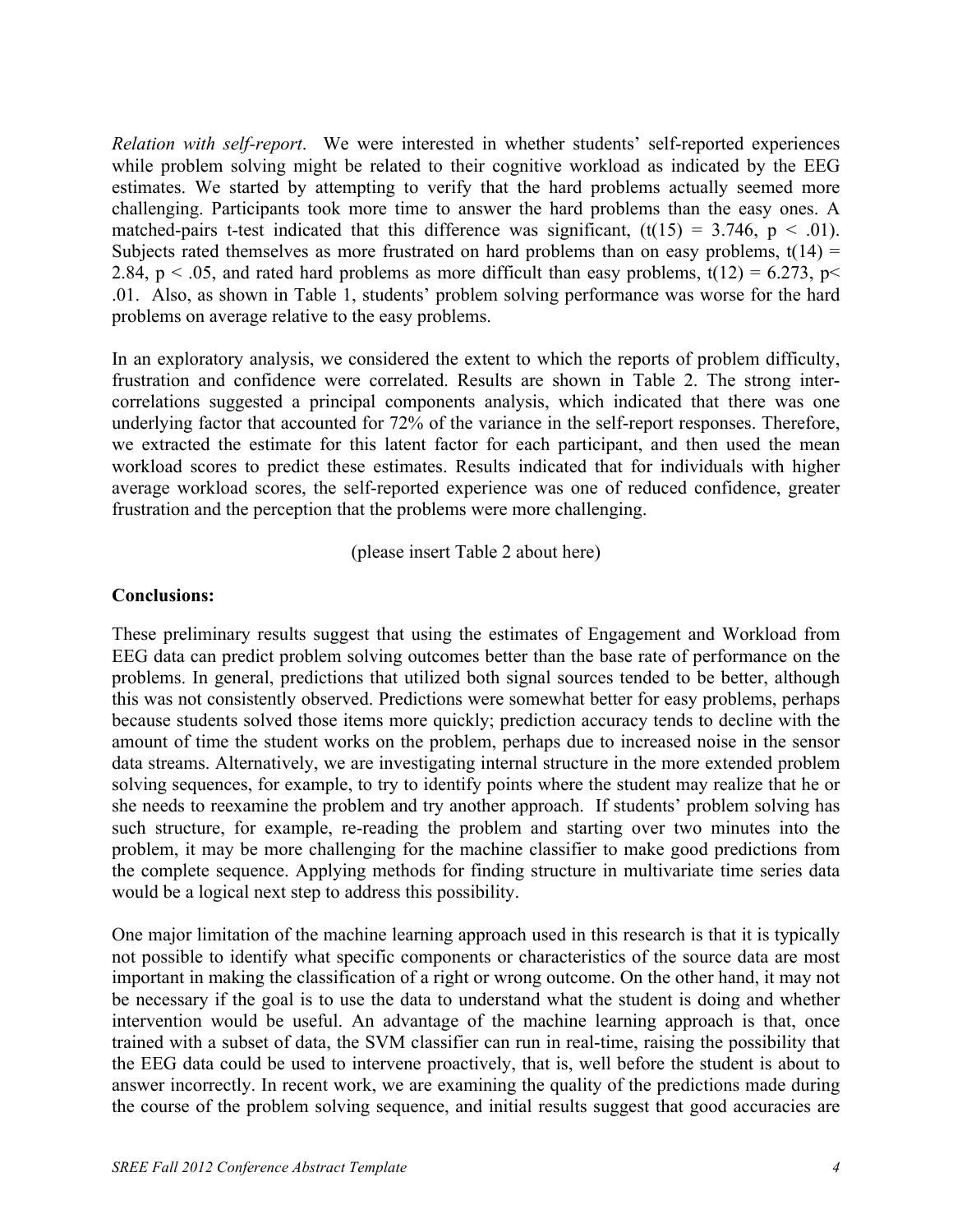obtained within the first 20 seconds after the student is presented with the problem. Overall, the results were consistent with other recent studies suggesting that the application of neuroscience methods may be a valuable addition to education research.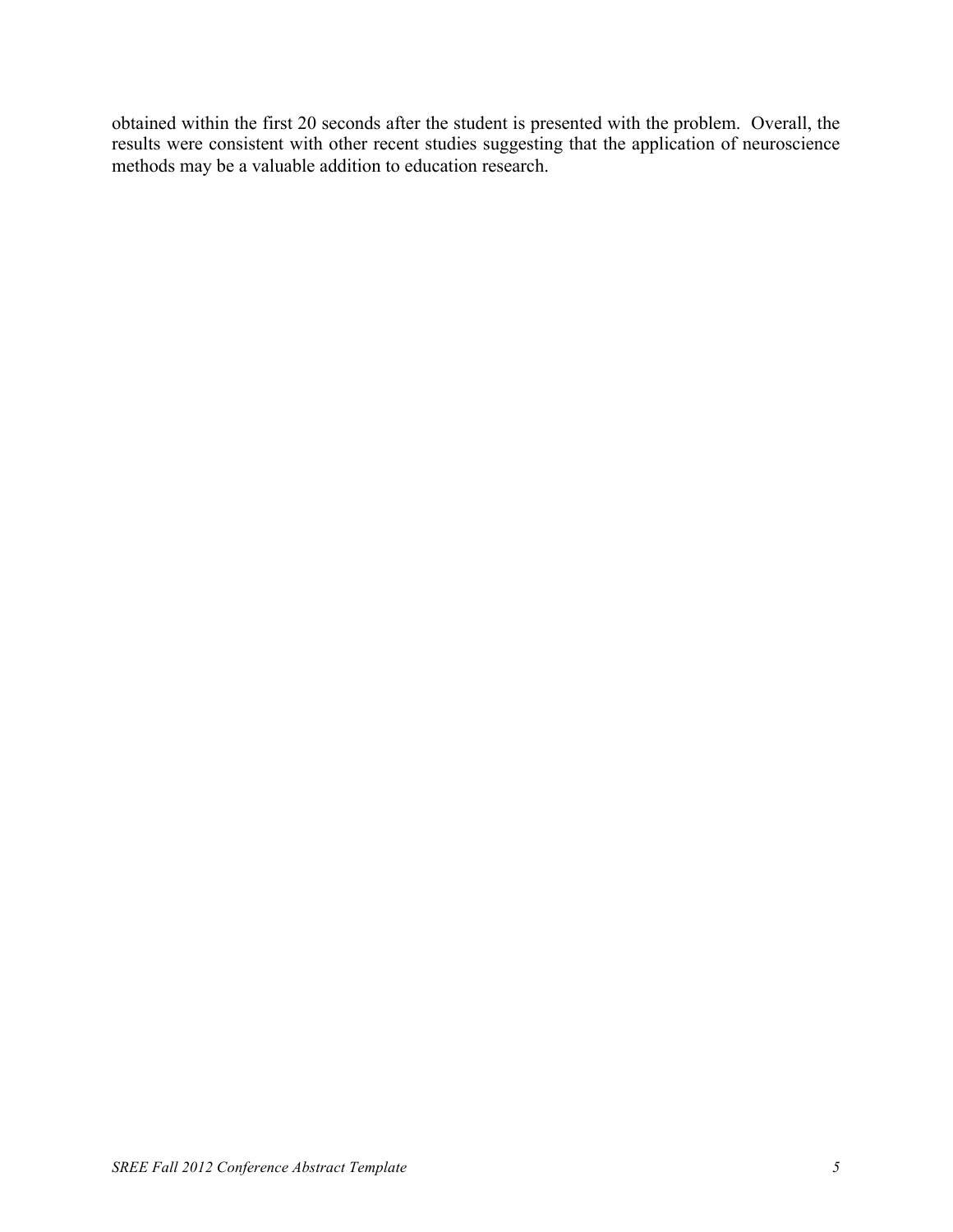#### **Appendices**

#### **Appendix A. References**

Advanced Brain Monitoring. (2011). B-Alert X-10, 2011, http://www.b-alert.com/x10.html.

- Arroyo, I., Cooper, D., Burleson, W., Woolf, B. P., Muldner, K., & Christopherson, R. (2009). Emotion sensors go to school. In Proceedings of the 2009 Conference on Artificial Intelligence in Education, pp. 17-24.
- Baker, R. S., Walonoski, J., Heffernan, N., Roll, I., Corbett, A. & Koedinger, K. (2008). Why students engage in gaming the system behavior in interactive learning environments. Journal of Interactive Learning Research, 19, 185-244.
- Beal, C. R., Mitra, S., & Cohen, P. R. (2007). Modeling learning patterns of students with a tutoring system using Hidden Markov Models. Proceedings of the 1007 Conference on Artificial Intelligence in Education, pp. 238-245.
- Berka, C., Levendowski, D. J., Lumicao, M. N., Yau, A., Davis, G., Zivkovic, V. T.,Olmstead, R. E., Tremoulet, P. D. & Craven, P. L. (2007). EEG correlates of task engagement and mental workload in vigilance, learning, and memory tasks. Aviation, Space and Environmental Medicine, 78(5 Suppl), B231-B244.
- Chaouachi, M., Jraidi, I., & Frasson, C. (2011). Modeling mental workload using EEG features for intelligent systems. In J. A. Konstan et al. (Eds.), Proceedings of UMAP, Lecture Notes in Computer Science 6787, pp. 51-61. Berlin: Springer-Verlag.
- Fan, R. E., Chen, P. H. & Lin, C. J. (2005). Working set selection using second order information for training Support Vector Machines. Journal of Machine Learning Research, 6, 1889-1918.
- Fincham J. M., & Anderson J. R. (2010). Using neural imaging and cognitive modeling to infer mental states while using an Intelligent Tutoring System. In Baker, R.S.J.d., (Ed.), Proceedings of the 3rd International Conference on Educational Data Mining, Vol. 3, pp. 51- 60.
- Johns, J., & Woolf, B. P. (2006). A dynamic mixture model to predict student motivation and proficiency. Proceedings of the American Association of Artificial Intelligence, IOS Press, Boston MA.
- Kapoor, A., Burleson, W. & Picard, R.W. (2007). Automatic prediction of frustration, International Journal of Human-Computer Studies, 2007, 65(8), 724-736.
- Mostow, J., Chang, K., & Nelson, J. (2011). Towards exploiting EEG input in a reading tutor. Proceedings of the 15th International Conference on Artificial Intelligence in Education, pp. 230-237. Berlin: Springer Verlag.
- Stevens, R. H., Galloway, T., Berka, C., Johnson, R., & Sprang, M. (2008). Assessing students' mental representations of complex problem spaces with EEG technologies. Proceedings of the 52nd Annual Meeting of the Human Factors and Ergonomic Society, New York, NY.